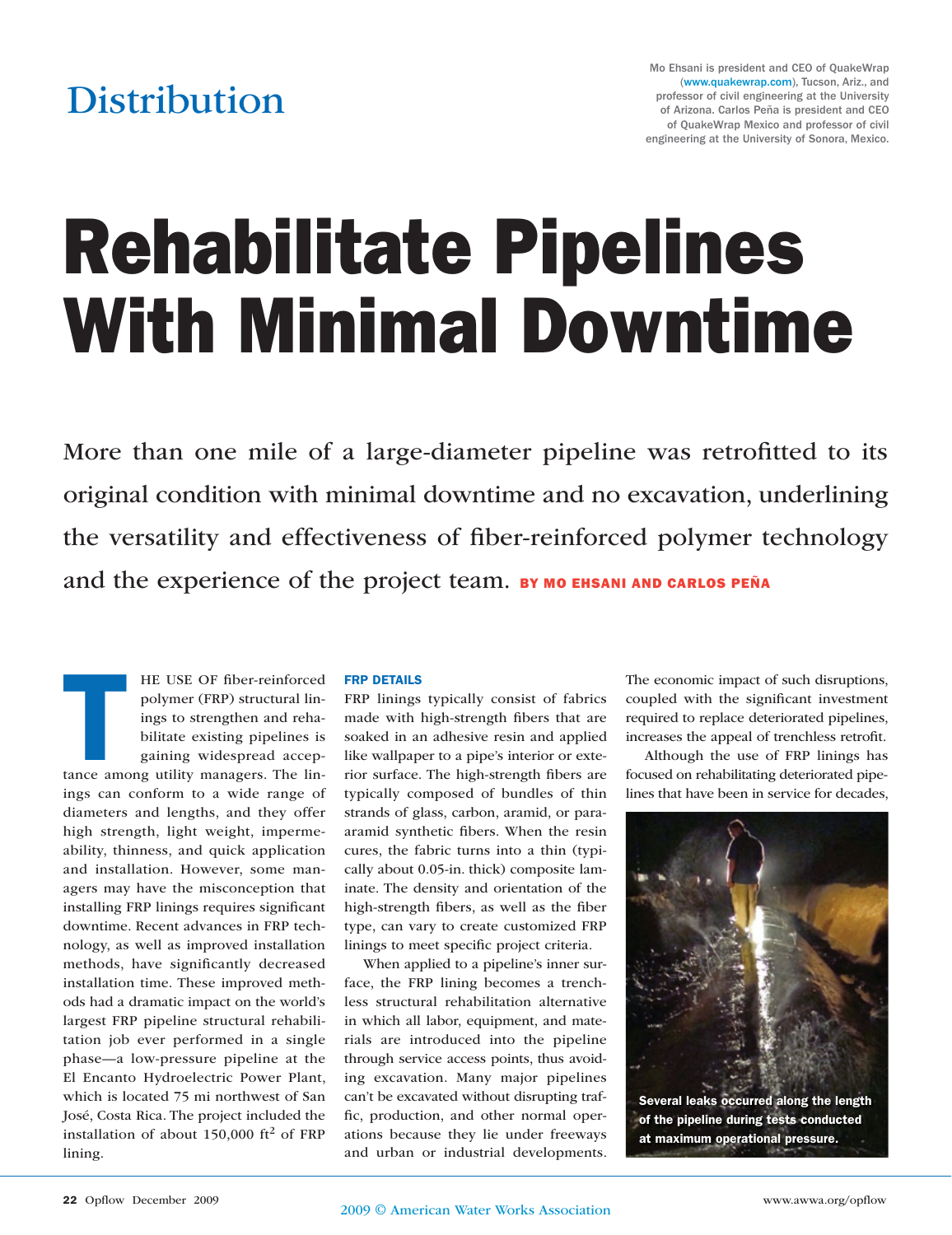FRP was an effective trenchless structural rehabilitation solution for the El Encanto pipeline, which exhibited significant longitudinal and transverse cracking during pressure tests.

they can also be used to correct design and construction errors of new pipelines. Such was the case for El Encanto power plant's low-pressure pipeline.

#### PROJECT DESCRIPTION

The low-pressure pipeline at the El Encanto power plant conveys river water from an upstream dam to a turbine complex downstream. The pipeline is built of cast-in-place reinforced concrete, with a 7-ft inner diameter and a total length of 5,742 ft. The water flows by gravity. The flow is pressurized, however, because of the elevation difference between the dam and turbine complex and the continuous changes in the vertical and horizontal alignment of the pipeline required to conform to the mountainous topography.

Although the structural design had properly addressed the pipeline's strength requirements and accounted for design pressure and hydrodynamic loads, the pipeline's serviceability requirements were overlooked. During a pressurized test, the pipeline exhibited significant longitudinal and transverse cracking, which caused leaks that accounted for as much as 20 percent of lost flow.

The pipeline was drained, and all visible cracks were sealed using locally available repair materials. The repaired cracks leaked again when the pipeline was pressurized for a second time—probably because of increased crack width caused by pipeline deformations resulting from increased internal pressure. The relative rigidity of most crack-sealing materials made it impossible to achieve full deformation compatibility between the repair material and the surrounding concrete, degrading the integrity of the seal and allowing leaks to recur.

Moreover, the cracks generated multiple paths for humidity intrusion that reached the pipeline's steel reinforcement, allowing for corrosion problems that, if not properly addressed, could compromise the pipeline's structural integrity in the future. Complicating the problem even further was the combination of mountainous topography and frequent

tropical rains. Because most of the pipeline is underground, water draining down the mountainside keeps the surrounding soil saturated, which generates seepage pressures. With the pipeline empty, seepage water was observed to drain through some of the longitudinal cracks.

To arrive at an optimal engineering solution, all of these problems needed to be properly and simultaneously addressed. An additional consideration was the urgency of minimizing repair time, because the power plant couldn't produce electricity while the pipeline was shut down.

#### AN EFFECTIVE SOLUTION

Applying the FRP linings requires some preliminary work to the pipe surface to maximize contact and bond strength between the substrate and the FRP. Therefore, pressure washing and/or sandblasting, as well as some patching and grinding, must take place in the areas targeted for FRP lining. In the case of the El Encanto pipeline, the amount of preliminary work was atypically large, because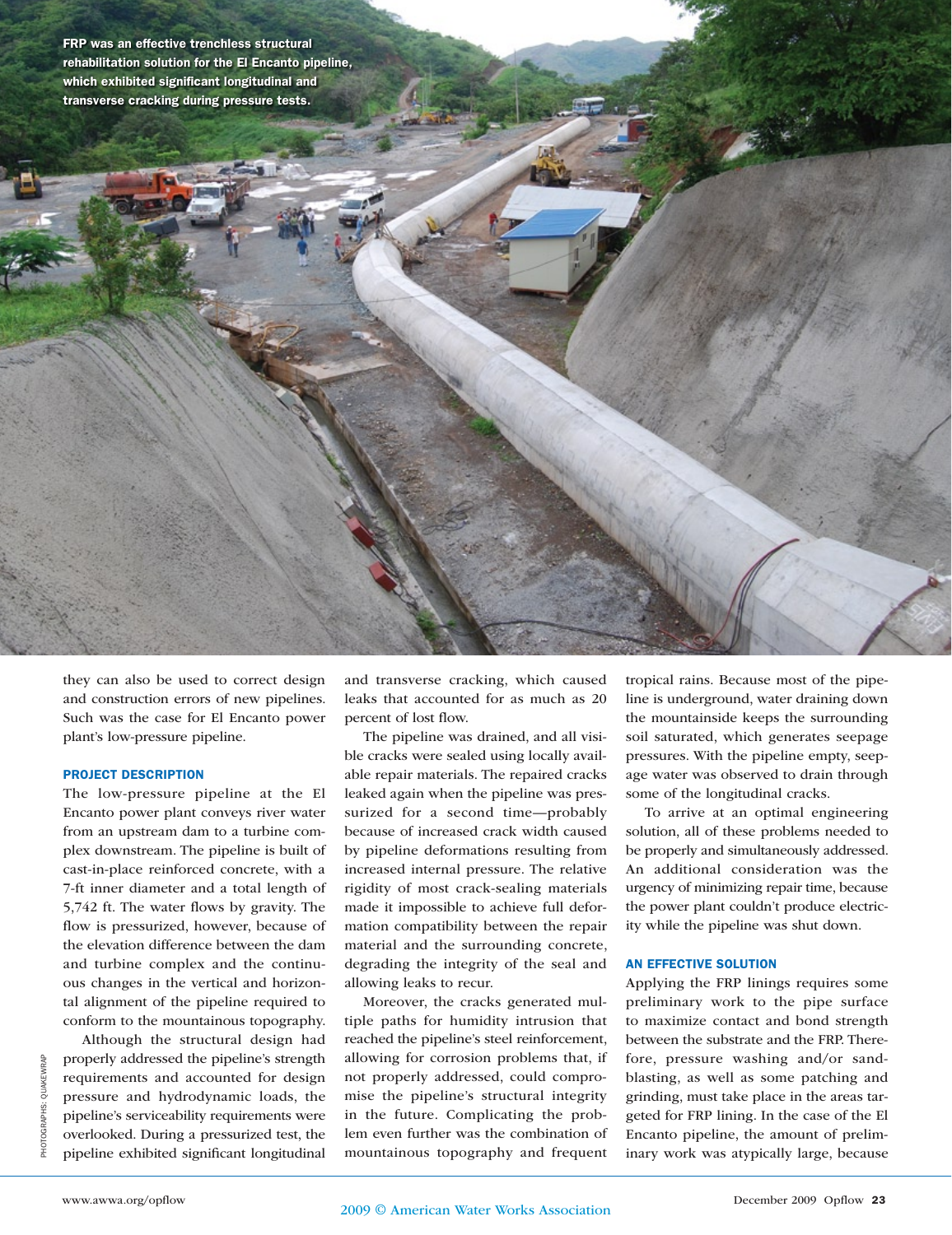### **Distribution**



the cast-in-place construction process caused significantly more surface irregularities than those associated with more traditional precast pipes. Evidence of castin-place procedures, such as construction joints, formwork fins, etc., was visible in the pipeline. The pipeline was pressure washed with 7,000 psi machines to remove any scour, sediment, curing compounds, and any other substance that could hinder the bond between the FRP and the pipe surface.

An FRP lining consisting of one layer of bidirectional glass fabric was designed to provide a humidity barrier, offer an effective crack-control mechanism, and supply additional hoop strength to account for future losses of hoop steel from corrosion. As the corrosion process at the reinforcing steel had already started because of the two-way humidity paths generated by the existing cracks, the additional strength that FRP provided assured effective increase of the pipeline's useful life. The humidity barrier is effective against water leaking into and out of the pipe from seepage or internal pressure effects, respectively; however, the corrosion of the steel reinforcement won't be slowed significantly as a result of the humidity barrier, as seepage water will allow the process to continue. Although nonstructural linings can also provide two-way humidity barriers, nonstructural linings can't account for the loss of structural integrity caused by ongoing corrosion due to the presence of seepage water.

Moreover, the adhered FRP laminate was designed to achieve full deformation compatibility with the pipe as the pipe expands from pressurization, and the bidirectional orientation of the high-strength glass fibers in the fabric guarantees existing and future cracks are intercepted in orthogonal directions to provide superior crack control. Nonstructural linings, on the other hand, can't serve as an effective crack-control mechanism.

Finally, an epoxy top coat was applied as a cover for all the installed FRP. The coating resists abrasion caused by sediment carried by river water and provides additional leakproofing by covering any pinholes remaining in the FRP lining. The

coating has a concrete gray color, which facilitates quality control by providing visual verification that the entire lightgreen FRP lining is covered.

The urgency of starting operations at the power plant required placing the entire design and manufacturing process on a short schedule. Epoxy and fabric manufacturing plants were placed on accelerated production runs, and part of the production was prepared for air cargo transport.

A technical team comprising two structural engineers and three field supervisors traveled to Costa Rica to oversee the project and train local installation crews. A technical team fluent in Spanish was required for the job to run smoothly.

#### INSTALLATION PROCEDURE

The 5,742-ft-long pipeline had four lateral access points at the locations of relief valves, with spacing ranging from 1,000 ft to 1,500 ft. These 24 x 24-in. access points were used by the crew to supply FRP materials, tools, and equipment to four installation stations inside the pipeline.